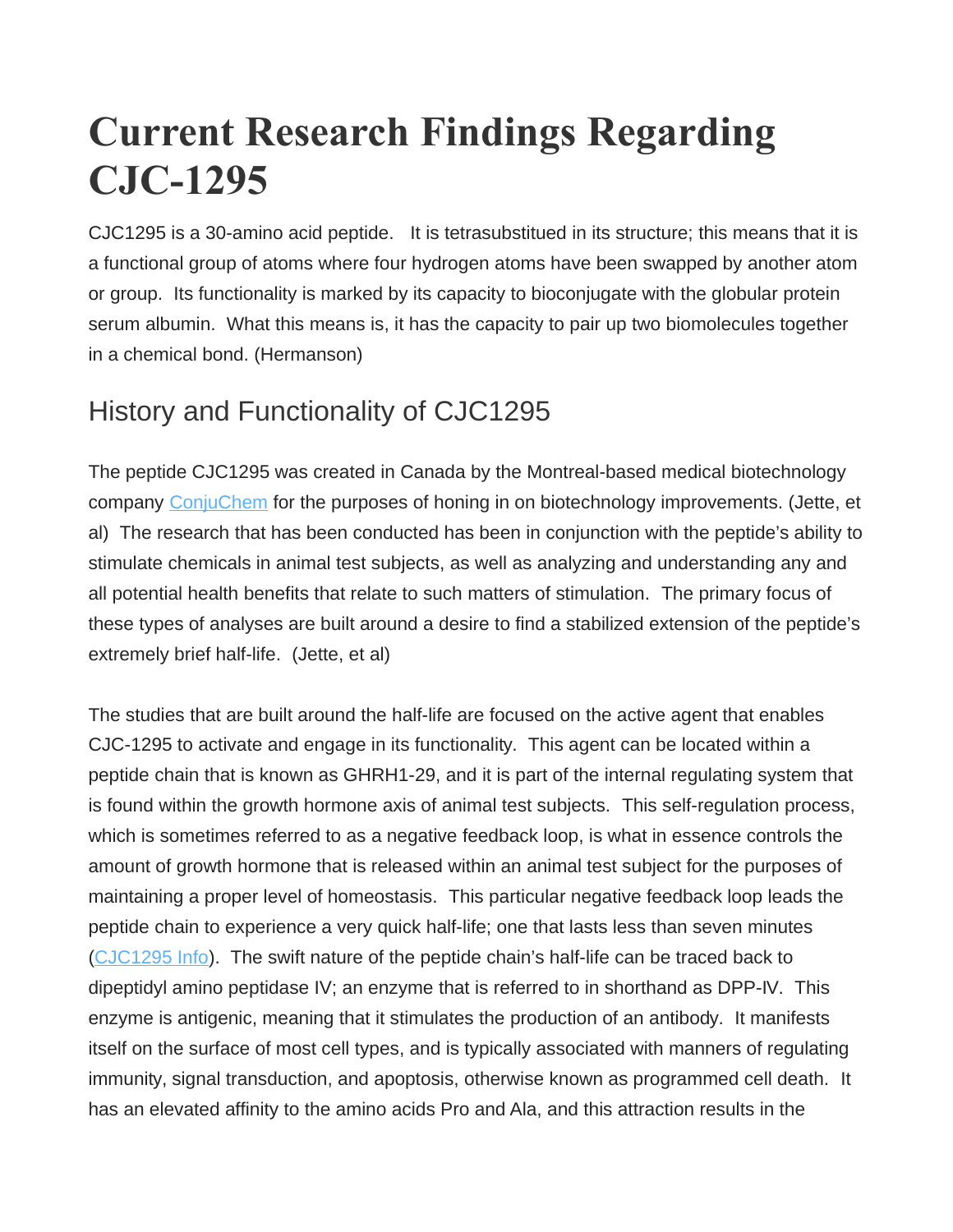creation of the inactive peptide form GHRH3-29. (Jette, et al)

In a nutshell, CJC1295's primary functionality is to quell the effects of DPP-IV and therefore extend the half-life and the bioavailability of GHRH1-29. The peptide accomplishes this through the promotion of bonds which are stable and covalent in nature. In other words, the peptide is able to form selective, steady bonds with circulating albumin. This process prevents the degradation of DPP-IV that would normally occur. (Jette, et al)

Additionally, studies conducted on animal test subjects have determined that CJC1295 can also stimulate the secretion of IGF-1.

CJC1295 is also responsible for the following processes:

- The reduction of asparagines rearrangement or amide hydrolysis to asparatic acid
- The prohibition of methionine oxidation
- The enhancement of bioactivity

Research conducted on animal test subjects has shown that the introduction of CJC1295 has had a profound effect on the half-life of the active agent, as it has been determined that its length can be increased for more than seven days.

The functionality behind CJC1295 has enabled the growth hormone to remain active for a substantially greater period of time within its animal test subjects. By extension, this longer half-life has allowed for enhancements within certain aspects of the animals' endocrine-based functions. Research on animal test subjects has also lead to the theorization of several other potential benefits tied to the peptide. These range from the ability to induce more stabilized instances of deep sleep to a higher rate of immune system efficiency.

## CJC1295 and Bioconjugation

The reason why CJC1295 possesses the ability to lengthen the half-life within the active agent has to do with the scientific process known as bioconjugation. This technology, which is relatively new in nature, is defined by its ability to take a reactive group and bond it to a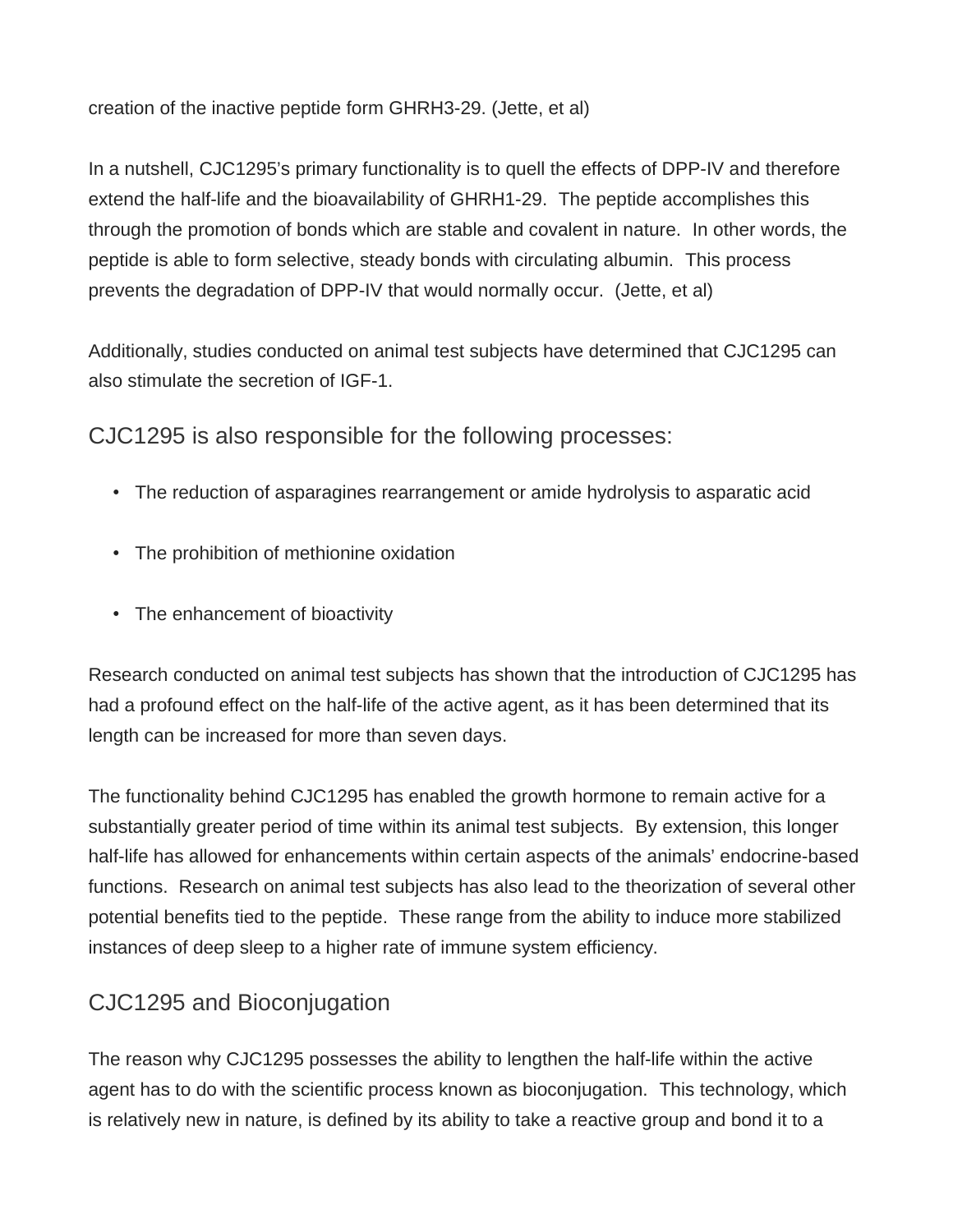peptide (Aslam and Dent). This attachment causes a reaction with a nucleophilic unit; a typically partially molecule that is found within the bloodstream of an animal test subject. This reaction in turn causes a more stable bond to occur. This specific peptide has an especially high attraction to albumin, a globular protein that is soluble in water. This affinity prohibits natural degradation, which in turn increases the peptide's half-life (Hermanson). Additionally, clinical research performed on animal test subjects has thus far shown that there have been no signs of DPP-IV degradation present when CJC-1295 was introduced. (Gonzalez, US Peptide Articles)

## Current Research Findings Regarding CJC1295

Current research on animal test subjects relating to CJC1295 has focused on finding potential benefits that can result in the extension of the peptide's extremely brief half-life. These levels of research have derived several positive theoretical scenarios which have potential to be beneficial in the future.

Another theoretical benefit of CJC1295 is the peptide's potential use as a conduit for burning fat. Clinical research performed on animal test subjects has determined that the peptide promotes lipolysis, which is the process in which lipid molecules are broken down. This process causes the reduction of adipose tissue, otherwise known as body fat. CJC1295's functionality has been shown to enable the process of lipoysis to work for longer periods of time, thus creating a longer window for adipose tissue to be lessened. (Alley)

#### **Other benefits relating to CJC1295 that have been theorized through research on animal test subjects include:**

- Increased bone density Studies in animal test subjects have concluded that usage of CJC-1295 over a specific period of time can enhance a bone's mineral matter per square centimeter. Thus, bones are made to be stronger and less susceptible to bonerelated injuries like fractures and breaks.
- Enhanced immune system The increase of proteins allows the animal test subjects' ability to ward off sickness to act with a greater sense of efficiency.
- Improved sleep Research has determined that the peptide has allowed animal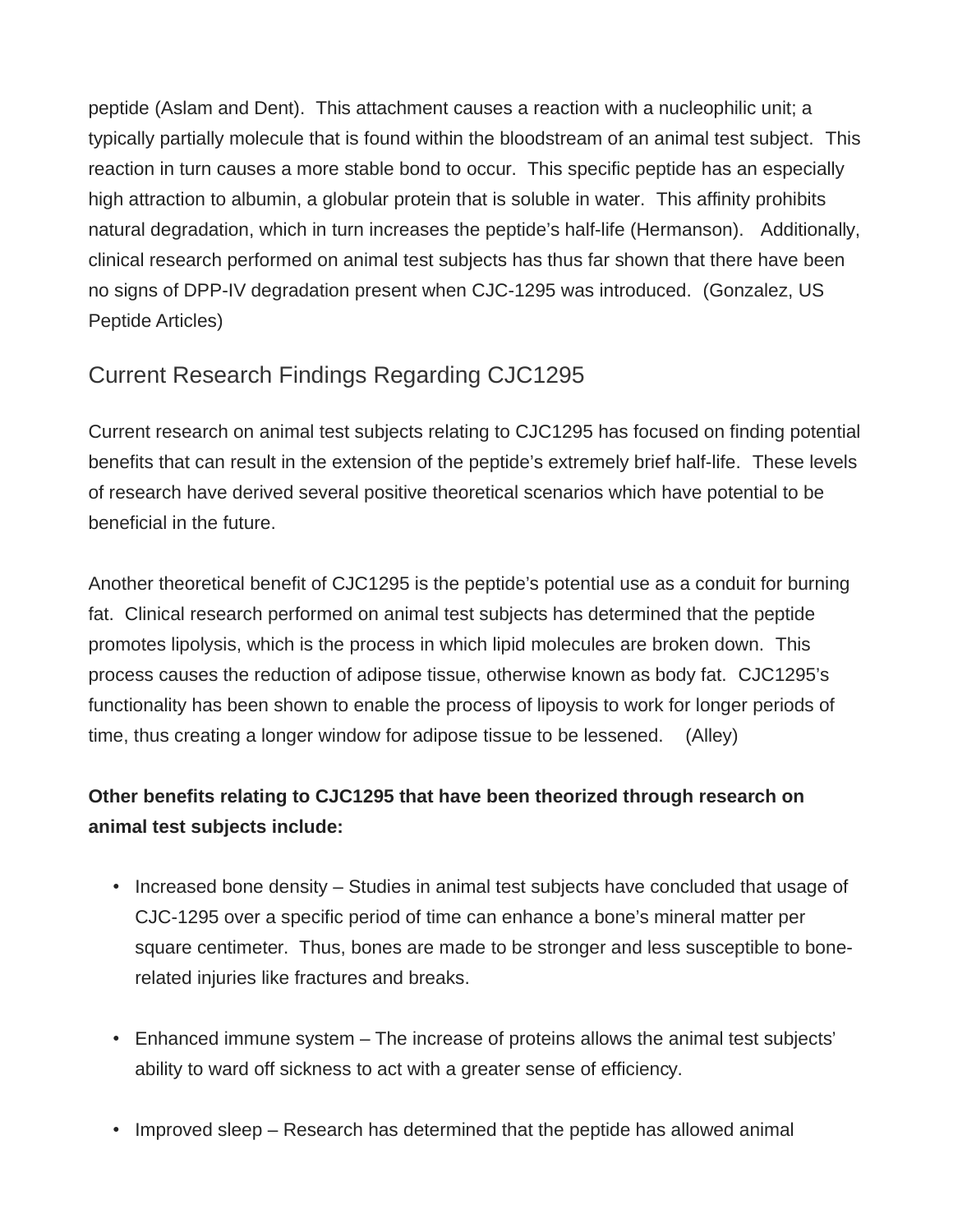subjects to better maintain a deep sleep.

• A boosting of [protein synthesis.](http://antibodylab.com/) In essence, this process describes the process in which an animal test subject's body can generate new proteins, and it is a process that is typically balanced by the loss of cellular proteins. CJC-1295 is theorized to [increase the](http://neobiolab.com/catalog-proteins) [production](http://neobiolab.com/catalog-proteins) of this process, which in turn translates to a higher level of proteins that are created.

While studies have derived a host of theoretical benefits in relation to CJC1295, that there have also been several negative side effects that have been theorized. The most common side effects based on research conducted on animal test subjects include:

- Fatigue
- Water retention
- Temporary numbness of the extremities
- Skin irritation
- Headache
- Diarrhea

According to the research, it has been determined that these side effects are considered mild in nature, especially in relation to the theoretical benefits that have come about through various studies.

### For Research Only

Even though research based on findings used in conjunction with animal test subjects has generally been to determined to have yielded several theoretical positive benefits and a few minor negative side effects, it should be noted that there still exists variances pertaining to how CJC1295 behaves in specific settings or within different cell groups. As a result, it should be emphasized that further research is still needed in order to fully determine the